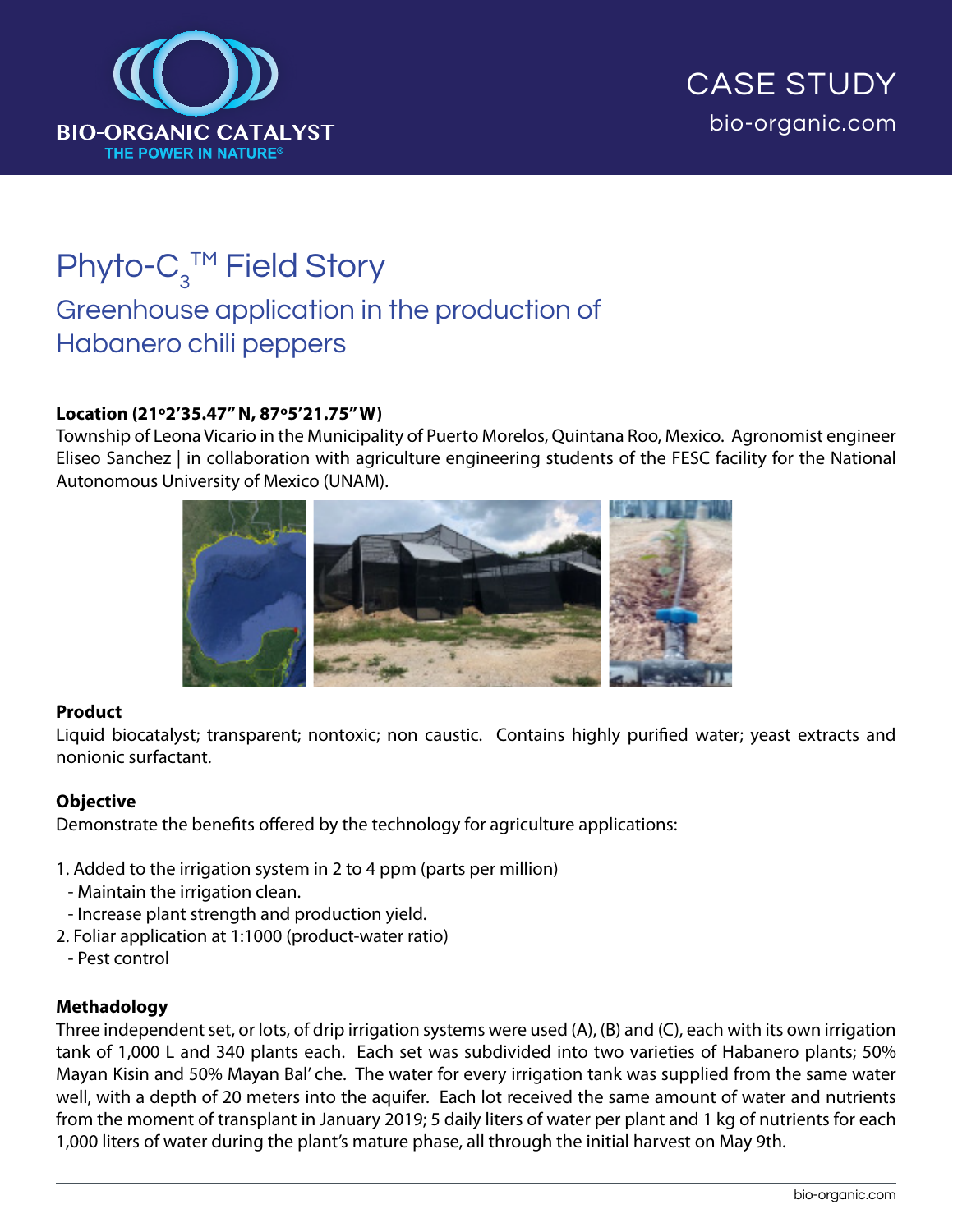Product dilution for each lot of drip irrigation systems: (A) 1 part product (BOC) for each 500,000 parts of water (2 ppm) (B) 1 part product (BOC) for each 250,000 parts of water (4 ppm) (C) Control lot, with no product use (BOC) in the irrigation systems.

### March 12th

(A) BOC 2ppm



Average height  $= 60$  cm Avg. ramifications  $= 2-3$ Flowering -> YES

(B) BOC 4ppm



Average height  $= 60$  cm Avg. ramifications  $= 4$ Flowering -> YES greater

(C) control

Average height  $= 28$  cm Avg. ramifications  $= 2$ Flowering -> NO

March 18th Filters check:

(A) BOC 2ppm (B) BOC 4ppm (C) Control





Saturation from micro-algae -> NO Need for acid purge -> NO





Saturation from micro-algae -> NO Need for acid purge -> NO





Saturation from micro-algae -> YES Need for acid purge -> YES

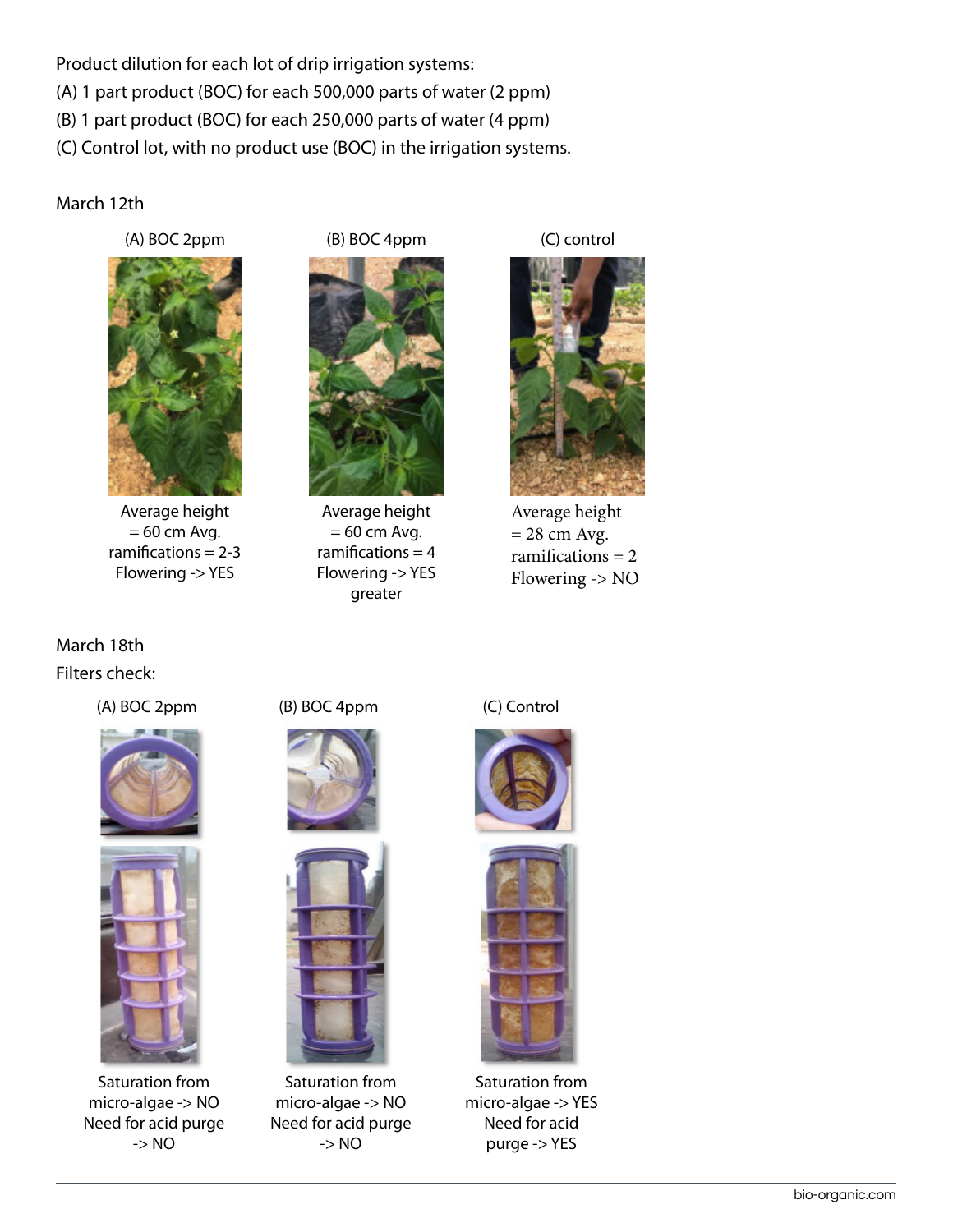# May 9th Initial harvest



1st evaluation

(A) BOC 2ppm (B) BOC 4ppm (C) control



340 Plants Average fruits per plant 7.48 Average weight fresh 13.69 gr. per fruit Number of fruits per Kg. 73 Total yield 34.8 Kg.



340 Plants Average fruits per plant 11.68 Average weight fresh 9 gr. x fruit Number of fruits per Kg. 111 Total yield 35.75 Kg.



340 Plants Average fruit per plant 5.73 Average weight fresh 13.51 gr. x fruit Number of fruits per Kg. 74 Total yield 26.30 Kg.

# **Initial conclusions:**

- 1. Yield increase =  $32\%$  with 2ppm (A) in relation to (C)
- 2. Yield increase =  $36\%$  with 4ppm (B) in relation to (C)
- 3. Yield increase = 03.6% with 4ppm (B) compared to the 2ppm lot (A)

(A) BOC 2ppm (B) BOC 4ppm (C) control







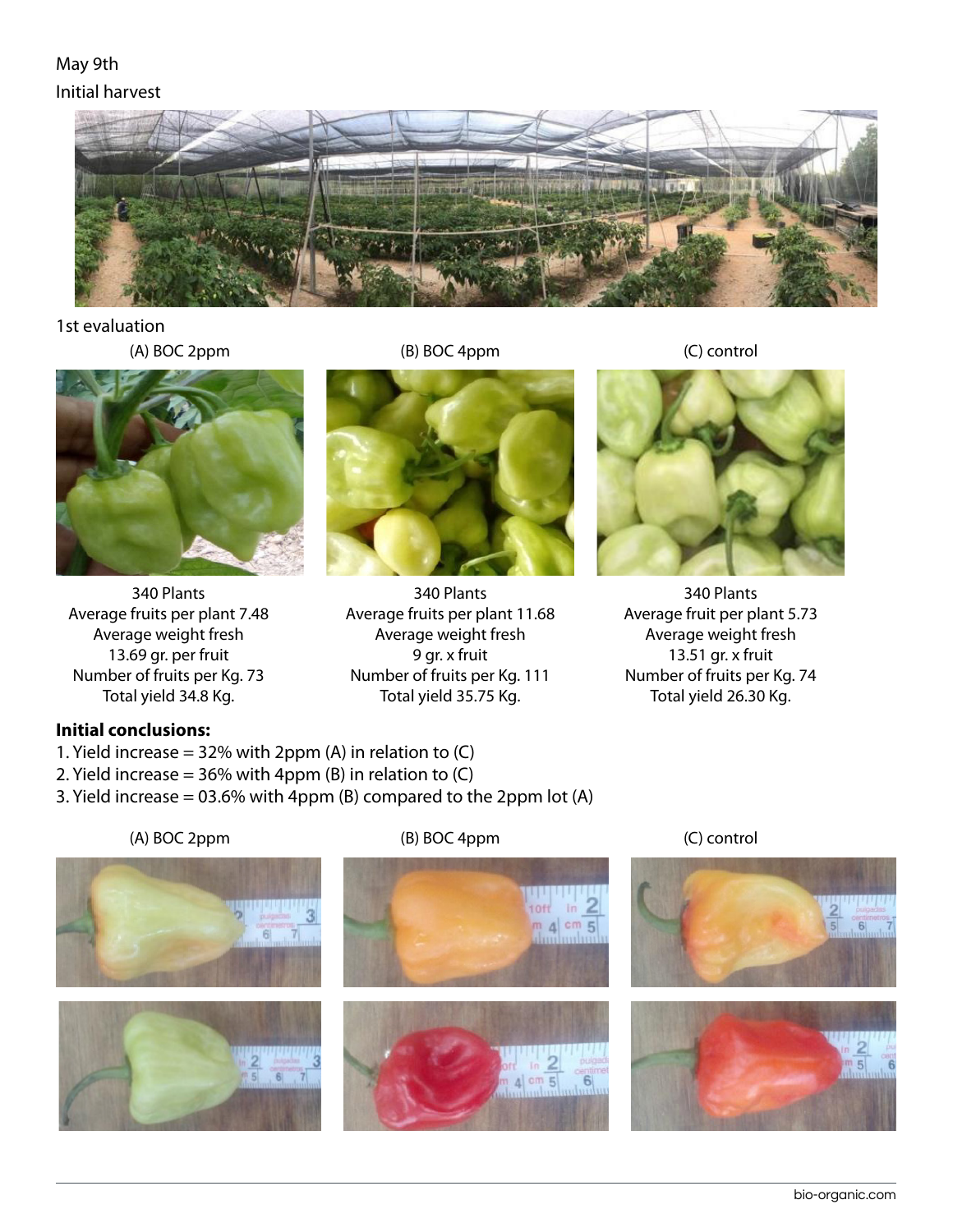# **Consecutive evaluations; total yields at harvest:**

| 2nd evaluation        | (A) BOC 2ppm             | (B) BOC 4ppm              | (C) control              |  |
|-----------------------|--------------------------|---------------------------|--------------------------|--|
|                       | Total yield<br>38.62 Kg. | Total yield<br>33.31 Kg.  | Total yield<br>31.93 Kg. |  |
| <b>3rd evaluation</b> | (A) BOC 2ppm             | (B) BOC 4ppm              | (C) control              |  |
|                       | Total yield<br>31.06 Kg. | Total yield<br>32.471 Kg. | Total yield<br>28.76 Kg. |  |
| <b>4th evaluation</b> | (A) BOC 2ppm             | (B) BOC 4ppm              | (C) control              |  |
|                       | Total yield<br>40.97 Kg. | Total yield<br>40.51 Kg.  | Total yield<br>25.26 Kg. |  |
| <b>5th evaluation</b> | (A) BOC 2ppm             | (B) BOC 4ppm              | (C) control              |  |
|                       | Total yield<br>39.68 Kg. | Total yield<br>34.95 Kg.  | Total yield<br>25.46 Kg. |  |
| 6th evaluation        | (A) BOC 2ppm             | (B) BOC 4ppm              | (C) control              |  |
|                       | Total yield<br>27.59 Kg. | Total yield<br>38.30 Kg.  | Total yield<br>16.33 Kg. |  |

**Adjustment**: After the fifth evaluation it was deemed necessary to increment the nutrient delivery to 2 kg for each 1,000 liters of water (double), to compensate for the high increase in yields on the 4 ppm lot but significant reduction in fruit size and weight.

| <b>7th evaluation</b> | (A) BOC 2ppm                                                                                          | (B) BOC 4ppm                                                                                          | (C) control                                                                                           |
|-----------------------|-------------------------------------------------------------------------------------------------------|-------------------------------------------------------------------------------------------------------|-------------------------------------------------------------------------------------------------------|
|                       | Average weight fresh<br>12.99 gr. per fruit Num-<br>ber of fruits per kg. 77<br>Total yield 28.43 Kg. | Average weight fresh<br>10.20 gr. per fruit Num-<br>ber of fruits per Kg. 98<br>Total yield 36.52 Kg. | Average weight fresh<br>11.49 gr. per fruit Num-<br>ber of fruits per Kg. 87<br>Total yield 14.05 Kg. |
| <b>8th evaluation</b> | (A) BOC 2ppm                                                                                          | (B) BOC 4ppm                                                                                          | (C) control                                                                                           |
|                       | Total yield 24.58 Kg.                                                                                 | Total yield 28.17 Kg.                                                                                 | Total yield 12.87 Kg.                                                                                 |
| <b>9th evaluation</b> | (A) BOC 2ppm                                                                                          | (B) BOC 4ppm                                                                                          | (C) control                                                                                           |
|                       | Average weight fresh<br>12.99 gr. per fruit Num-<br>ber of fruits per kg. 77<br>Total yield 28.43 Kg. | Average weight fresh<br>10.20 gr. per fruit Num-<br>ber of fruits per Kg. 98<br>Total yield 36.52 Kg. | Average weight fresh<br>11.49 gr. per fruit Num-<br>ber of fruits per Kg. 87<br>Total yield 14.05 Kg. |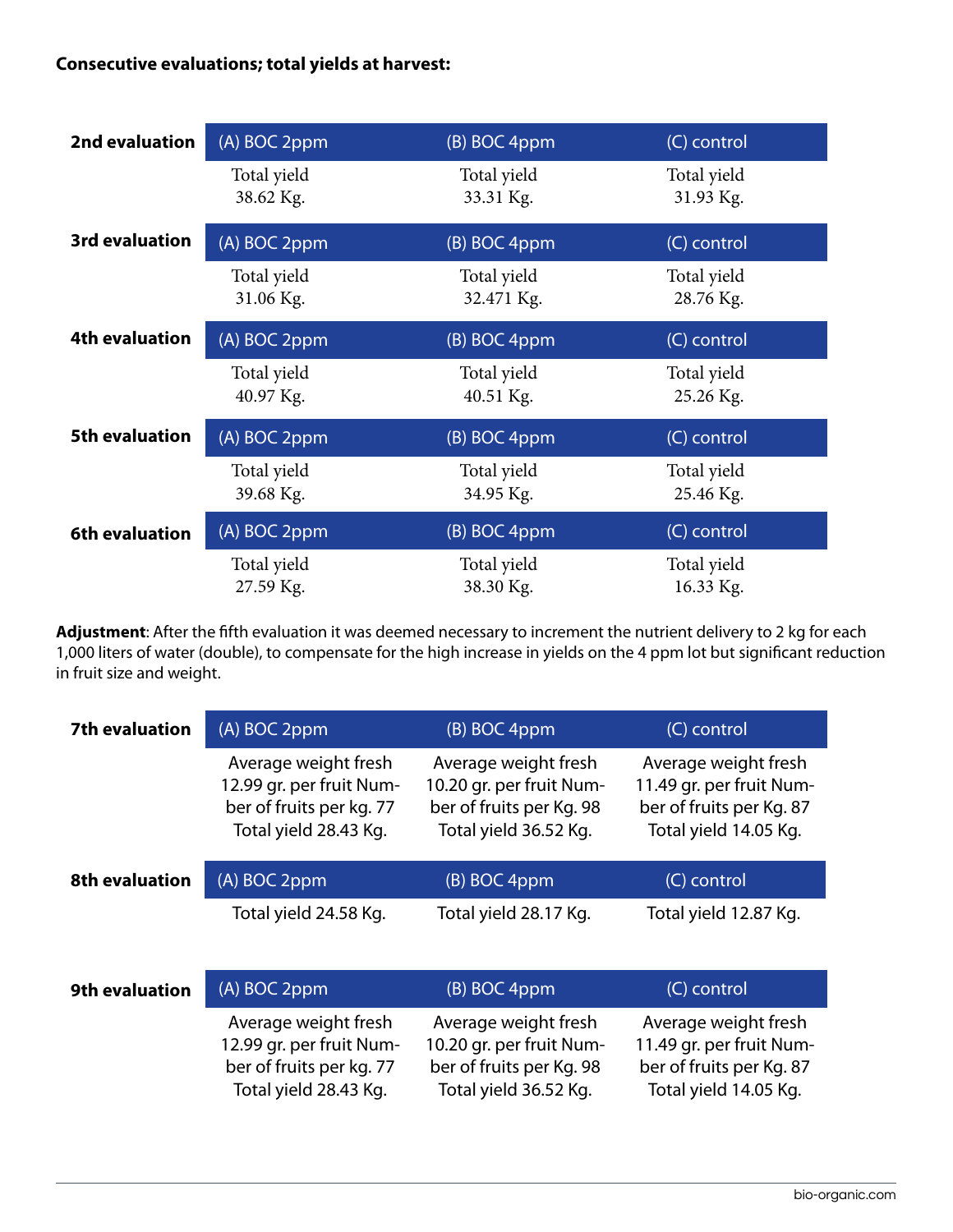





### After Adjustment

# **Final conclusions:**

# *Average results of initial harvests; 1 through 6*

- 1. Yield increase = 38% using 2ppm (A) in relation to control (C)
- 2. Yield increase =  $40\%$  using 4 ppm (B) in relation to control (C)
- 3. Yield increase = 1.7% using 4ppm (B) compared to using 2ppm (A)

*Average results in total harvests; evaluations 1 through 9*

- 1. Yield increase = 50% using 2ppm (A) in relation to control (C)
- 2. Yield increase =  $60\%$  using 4 ppm (B) in relation to control (C)
- 3. Yield increase = 9.5% using 4ppm (B) compared to using 2ppm (A)

**NOTE** – Once the nutrients were adjusted, there was an increase in the average weight of the fruit from the 4 ppm lot, which normalized its size and weight in relation to the other two lots.

*Average results in harvests after the amount of nutrients were adjusted; harvests 7 through 9*

- 1. Yield increase = 100% using 2ppm (A) in relation to control (C)
- 2. Yield increase =  $140\%$  using 4 ppm (B) in relation to control (C)
- 3. Yield increase  $= 42.1\%$  using 4ppm (B) compared to using 2ppm (A)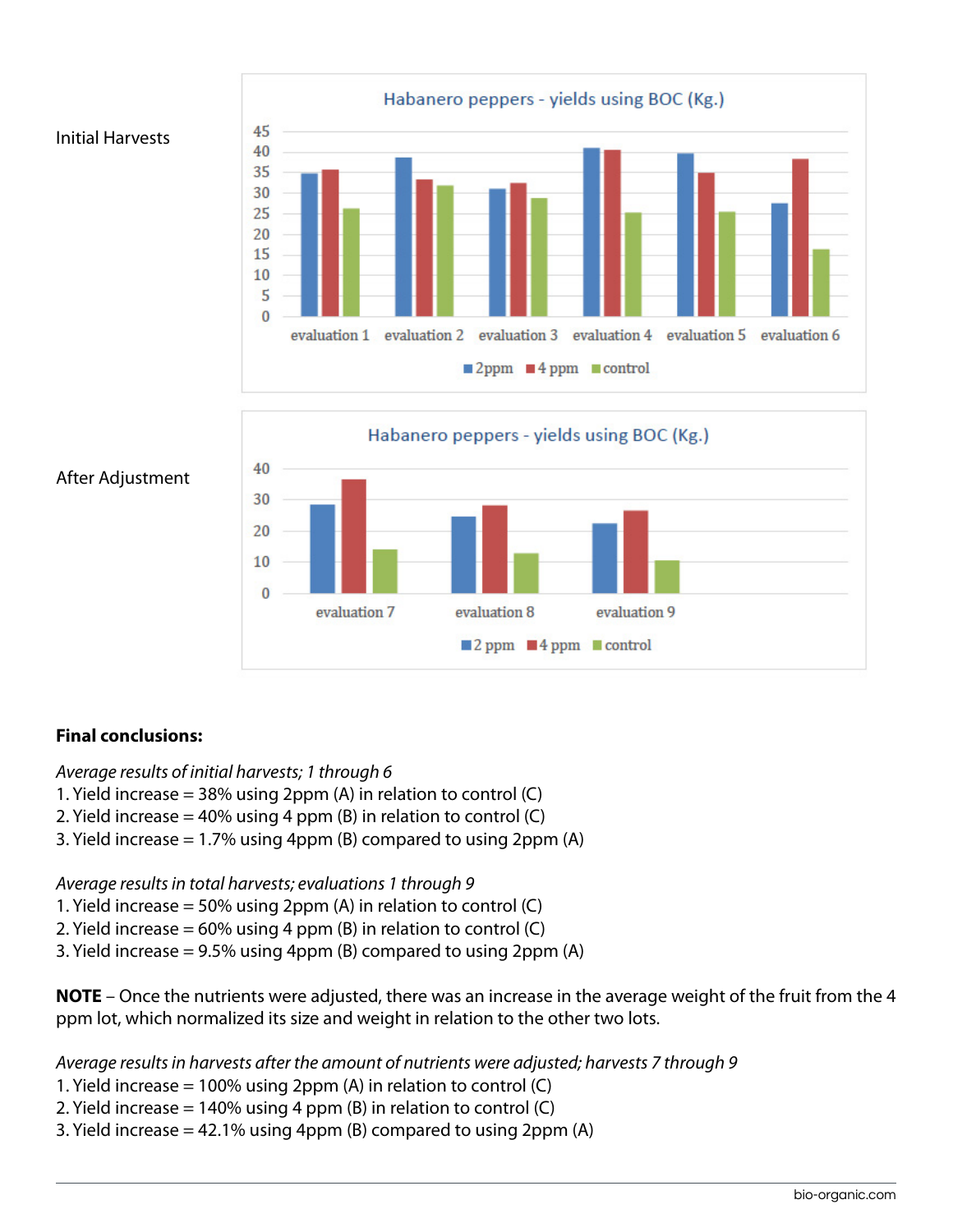# **Foliar application for plague control**

- A. Applying only BOC at the recommended doses of 1 c.c. per liter of water once a week.
- B. Applying BOC combined with pesticide 1 c.c. and 2 c.c. respectively once a week.
- C. Applying BOC combined with organic pesticide 1 c.c. and 3 c.c. respectively once a week.
- D. Applying only pesticide at the recommended doses of 1 c.c. per liter of water once a week.
- E. Applying only BOC at 1 c.c. per liter of water twice a week.
- F. Applying only BOC at 1 c.c. per liter of water three times a week.

|   | <b>White Fly</b> |            | <b>Mites</b> | observations                                                                                                                                                |
|---|------------------|------------|--------------|-------------------------------------------------------------------------------------------------------------------------------------------------------------|
|   | settlement       | presence   | presence     |                                                                                                                                                             |
| A | <b>YES</b>       | <b>YES</b> | NΟ           | White Fly settlement started to occur in April.                                                                                                             |
| B | NO.              | NO.        | <b>NO</b>    | <b>OPTIMUM RESULTS</b>                                                                                                                                      |
|   | <b>YFS</b>       | <b>YFS</b> | NΟ           | No control of White Fly                                                                                                                                     |
| D | <b>YES</b>       | <b>YES</b> | <b>NO</b>    | Does not help to control White Fly settlement and only<br>provides marginal control of its presence, as it quickly<br>develops a resistance to the product. |
| F | <b>YES</b>       | <b>YES</b> | NΟ           |                                                                                                                                                             |
|   | <b>NO</b>        | <b>YES</b> | <b>NO</b>    | Even though it managed to prevent any settlement, the<br>presence of White Fly represented a significant damage to<br>the plants.                           |

# **Fruit Quailty**

The use of BOC both in the irrigation system as well as with foliar applications did not affect the appearance, taste or spiciness of the fruit.

A blind taste test was conducted with 10 people that consume habanero peppers on a regular basis. None of them were able to detect any difference between fruit samples from either of the three test lots; (A), (B) or (C).

Case Study conducted by Grupo Drako.